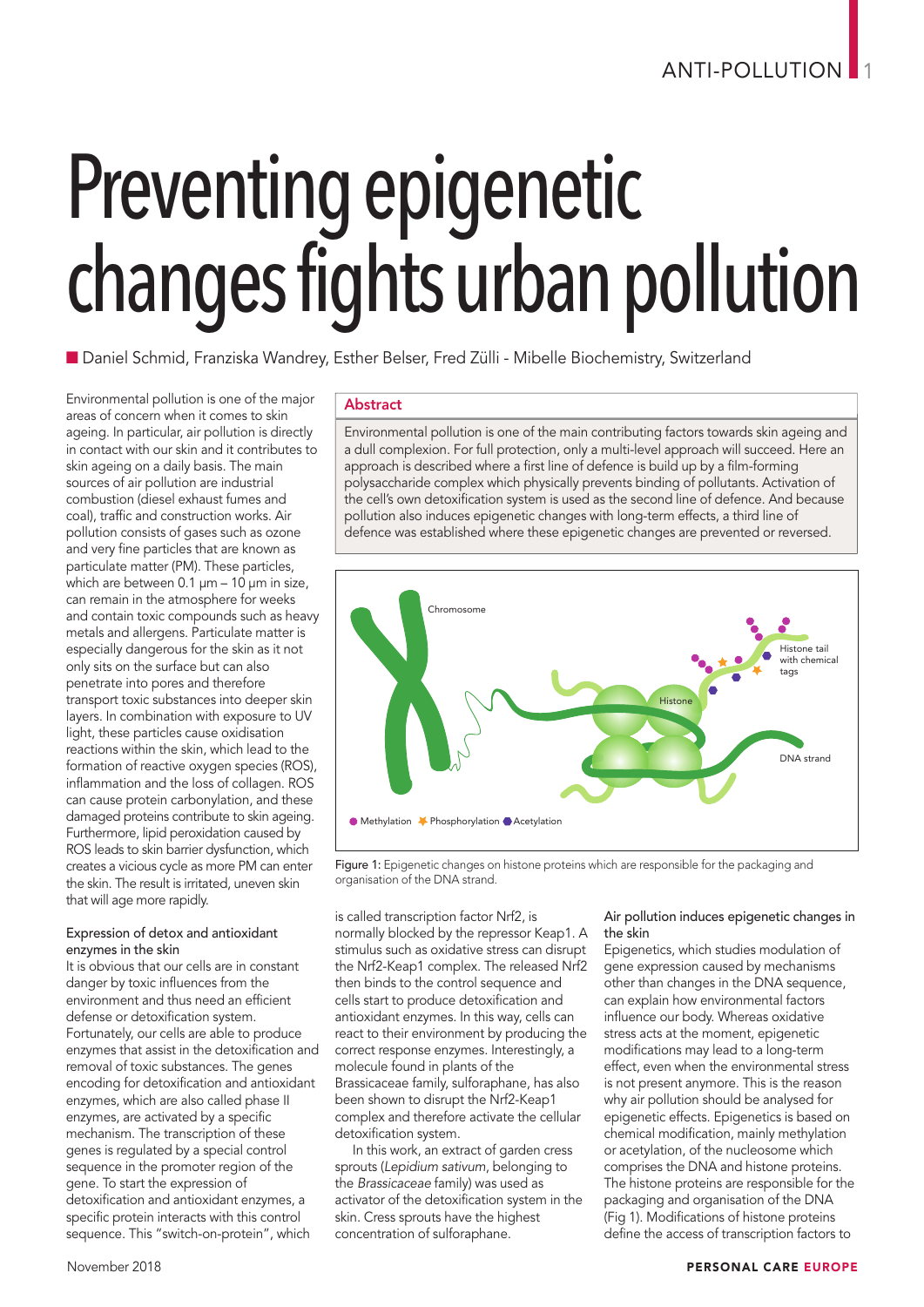

Figure 2: Artichoke extract protects against urban dust-induced epigenetic changes on histone 3

the DNA and thus whether a gene is active or not. Meanwhile, there are many publications about the effects of air pollution on the epigenetic pattern, indicating an epigenetic mechanism involved in the health problems induced by air pollution. <sup>1</sup> Recent studies showed air pollution-induced modifications of the histone H3 protein. <sup>2</sup> So far, the epigenetic effect of pollution on skin cells has not yet been elucidated.

In this work, human epidermal keratinocytes were used to study the effects of urban dust and benzo[a]pyrene on the epigenetic pattern of the histone H3 protein. The assay was then used to screen a series of plant extracts in order to find cosmetic actives that protect the skin against air pollution.

### Materials and methods

#### Pollution-induced epigenetic changes in keratinocytes

● Cultures and treatments Normal human epidermal keratinocytes (2<sup>nd</sup> passage) were seeded in 175 cm<sup>2</sup> flasks (125 000 cells) and cultured in Keratinocyte-SFM supplemented with EGF (0.25 ng/ml), pituitary extract (25 µg/ml) and Gentamycin (25 µg/ml) for 24 hours. The medium was then replaced with culture medium containing or not (control) the pollutants

and the test compounds. The urban dust (Ref. NIST, Standard Reference Material (SRM) 1649b) was used as stock solution (100 mg/ml in ethanol/water, 2:1) at 0.01 mg/ml in the culture medium. Cells were then subcultured from 2<sup>nd</sup> to 6<sup>th</sup> passage every week with treatment after each subculture. At the 7<sup>th</sup> passage, the cells were seeded in 12-well plates (350 000 cells/well) and the treatment was renewed. Cells were then incubated for 24 hours. At the end of the incubation, the medium was discarded and the cells were washed in phosphate buffered saline (PBS) solution.

l Quantification of histone modifications The quantification of total histone H3 and 21 histone H3 modifications was performed using the EpiQuick Histone H3 Modification Multiplex Assay Kit (Colorimetric) from Epigentek (Ref. P-3100-96) following the supplier's instructions. For each experimental condition, 100 ng of total histone extract was deposited per well.

#### Pollution-induced protein carbonylation in fibroblasts

Normal human dermal fibroblasts were seeded in 6 well plates and cultured for 24 hours in culture medium. The medium was removed and replaced by the assay medium

|                                       | Enzyme expression relative to control (%) |      |
|---------------------------------------|-------------------------------------------|------|
| Concentration of cress sprout extract | 0.05%                                     | 0.2% |
| Detox enzymes                         |                                           |      |
| NADPH: quinone reductase 1            | 75                                        | 214  |
| Heme oxygenase 1                      | 212                                       | 4182 |
| Thioredoxin reductase 1               | 184                                       | 2316 |

Figure 3: Cress sprout extracts activates detoxification enzymes in keratinocytes



Figure 4: Cress sprout extract protects fibroblasts against pollution-induced protein carbonylation

containing or not (control) the reference N-Acetylcysteine (NAC), or cress sprout extract. After 7 hours, the medium was removed and the particulate matter ( $PM_{10}$ -like) added to the assay medium. 16 hours after treatment, cells were washed with PBS and proteins were extracted from HDF for further analysis. All experimental conditions were performed by triplicate (n=3). Extracted proteins were quantified by the Bradford method and split into equal amounts for analysis. Oxidatively damaged (carbonylated) proteins were labelled with specific functionalized fluorescent probes and samples were resolved by high-resolution electrophoresis separation via 4-20% gradient SDS-PAGE. Total proteins were post-stained with SyproRubyTM protein gel stain. Image acquisition for carbonylated and total proteins was performed using the Ettan® DIGE imager. Image processing and analysis was performed using ImageJ.

#### **Results**

#### Preventing epigenetic changes caused by pollution

To test whether air pollution influences the epigenome of skin cells, a novel assay was designed that combined the long-term treatment of keratinocytes with pollution with the subsequent analysis of histone modifications. The EpiQuick Histone H3 modification assay is designed for measuring 21 histone H3 modifications simultaneously. Each histone H3 modified at specific sites is captured by an antibody that is coated on the strip wells and specifically targets the respective histone modification pattern. The captured histone sites are detected with a detection antibody, followed by a colour development reagent.

Exposure of the keratinocytes to urban dust or benzo[a]pyrene was found to strongly modulate methylation, acetylation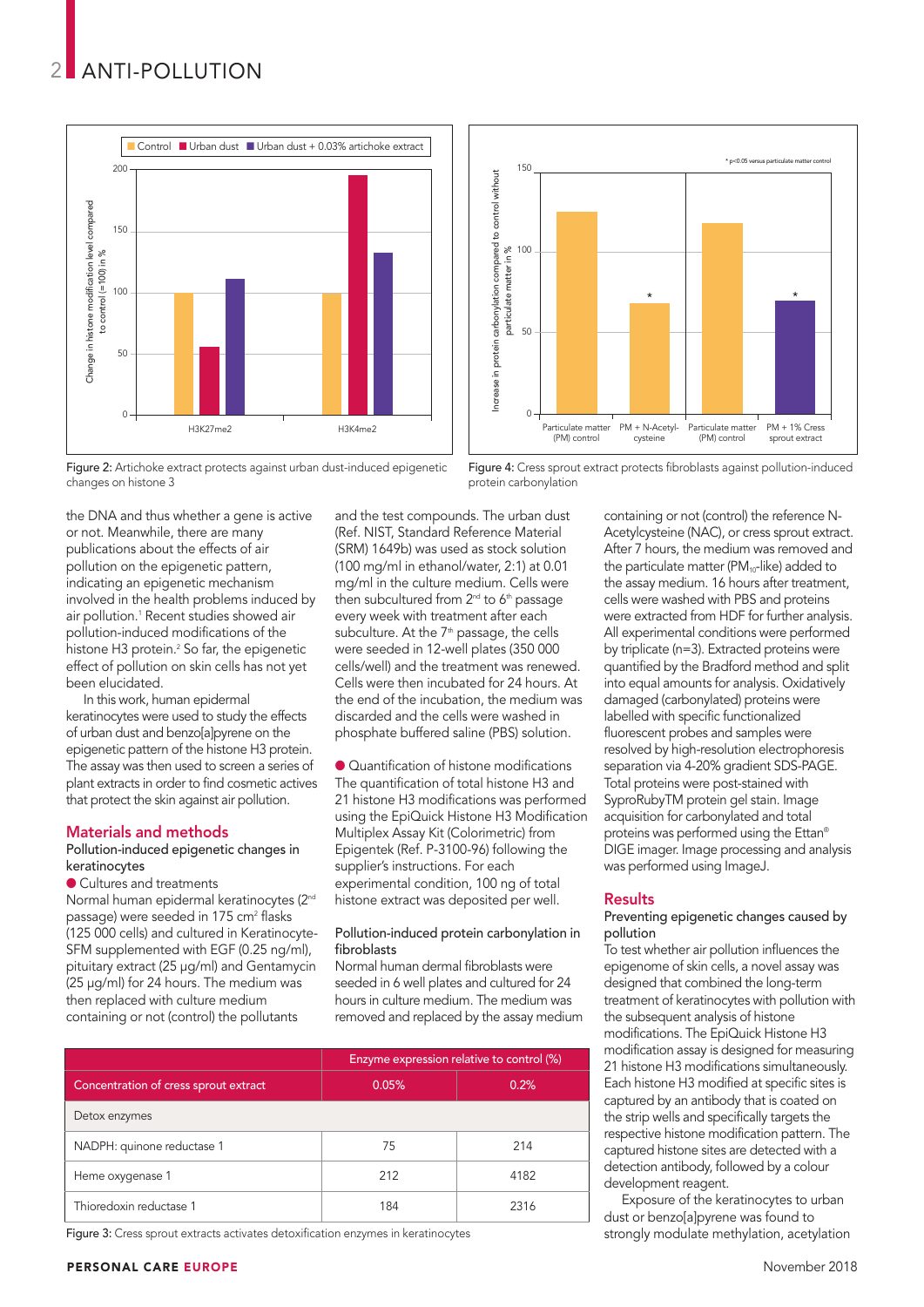

Figure 5: Depolluphane facilitates to wash off particulate matter from the skin.

or phosphorylation at almost all of the analysed 21 histone H3 sites. It was also possible to reproduce the results of Ding *et al*. 2016 which found increased acetylation at lysine 9 in rats after exposure to traffic-related air pollution. The same epigenetic change was also found in steel workers who inhaled higher amounts of particulate matter and heavy metals. <sup>3</sup> These investigations also showed an increase in lysine 4 dimethylation which also could be reproduced in our experiment with urban dust. The assay was then used to screen a series of plant extracts for protective effects

against pollution-induced epigenetic changes. Surprisingly, an artichoke extract turned out as very efficient protector. Keratinocytes treated with 0.03 % artichoke extract exhibited a histone modification profile similar to control cells that did not come into contact with urban dust. Shown in Figure 2 are two modification examples, of Histone 3 lysine 27 dimethylation (H3K27me2) and Histone 3 Lysine 4 dimethylation (H3K4me2). However, there were more than 10 other such histone modification changes caused by urban dust that all together led to an average change

of histone modification levels of 50%. When cells were treated with 0.03 % artichoke extract, the histone modification levels were also closer to that of control cells with an average modification level change of only 19%. The experiment was also conducted with Benzo[a]pyrene where, although the histone modification pattern was different, a profile closer to unpolluted keratinocytes was as well observed for more than 10 different histone modifications in cells treated with 0.03 % artichoke extract (on average 45 % change with Benzo[a]pyrene treatment vs on average only 11 % change with additional artichoke extract treatment compared to control cells, data not shown).

## Activation of detoxification enzymes by a cress sprout extract

The ability of a cress sprout extract, rich in sulforaphane, to activate enzymes that help in the skin detoxification process was investigated in an assay with normal human epidermal keratinocytes. Three antioxidant enzymes were chosen as representatives of 'Detox' enzymes: NADPH:quinone reductase 1 (NQO1) is a major anticarcinogenic enzyme that transforms quinones into stable hydroquinones. Heme oxygenase 1 (HO-1) is induced following exposure to oxidative stress such as UV, which indicates its role in cellular defence. Thioredoxin reductase 1 (TrxR1) works together with NADPH in order to control the redox balance of the cell.

The keratinocytes were incubated for 24 hours with 0.05 % or 0.2 % cress sprout extract. Following incubation, the cells were harvested and total RNA was extracted. Gene expression of the detox enzymes was

# Third-Page Ad